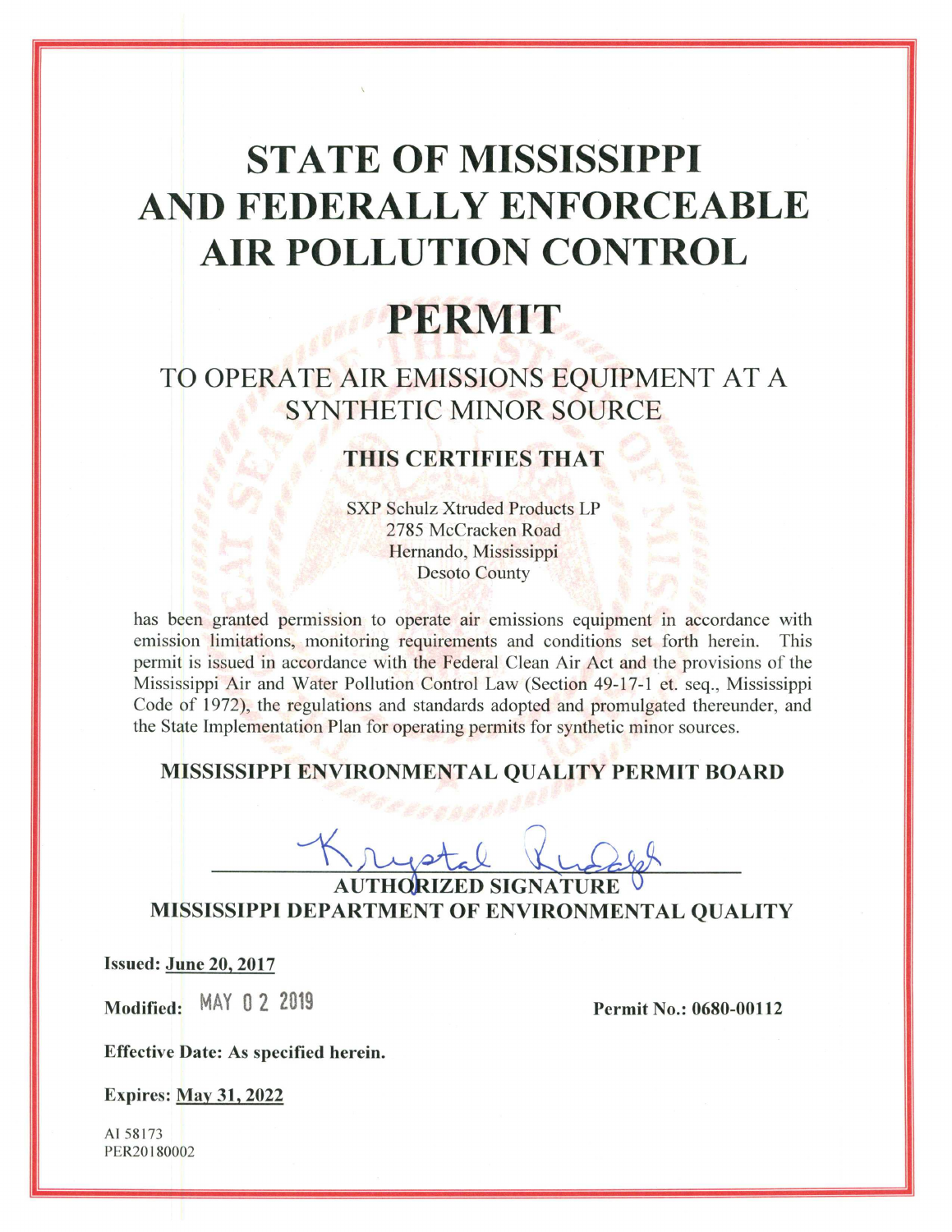#### **Section 1.**

#### **A. GENERAL CONDITIONS**

1. This permit is for air pollution control purposes only.

(Ref.: 11 Miss. Admin. Code Pt. 2, R. 2.1.D.)

2. This permit is a Federally-approved permit to operate a synthetic minor source as described in 11 Miss. Admin. Code Pt. 2, R. 2.4.D.

(Ref.: 11 Miss. Admin. Code Pt. 2, R. 2.4.D.)

3. Any activities not identified in the application are not authorized by this permit.

(Ref.: Miss. Code Ann. 49-17-29 1.b)

4. The knowing submittal of a permit application with false information may serve as the basis for the Permit Board to void the permit issued pursuant thereto or subject the applicant to penalties for constructing or operating without a valid permit.

(Ref.: 11 Miss. Admin. Code Pt. 2, R. 2.2.B(5).)

5. The issuance of a permit does not release the permittee from liability for constructing or operating air emissions equipment in violation of any applicable statute, rule, or regulation of state or federal environmental authorities.

(Ref.: 11 Miss. Admin. Code Pt. 2, R. 2.2.B(7).)

6. It shall not be a defense for a permittee in an enforcement action that it would have been necessary to halt or reduce the permitted activity in order to maintain compliance with the conditions of this permit unless halting or reducing activity would create an imminent and substantial endangerment threatening the public health and safety of the lives and property of the people of this state.

(Ref.: 11 Miss. Admin. Code Pt. 2, R. 2.2.B(15)(a).)

7. The issuance of this permit does not convey any property rights in either real or personal property, or any exclusive privileges, nor does it authorize any injury to private property or any invasion of personal rights, nor any infringement of Federal, State or local laws or regulations.

(Ref.: 11 Miss. Admin. Code Pt. 2, R. 2.2.B(15)(c).)

8. The permittee shall allow the Mississippi Department of Environmental Quality Office of Pollution Control and the Mississippi Environmental Quality Permit Board and/or their authorized representatives, upon the presentation of credentials: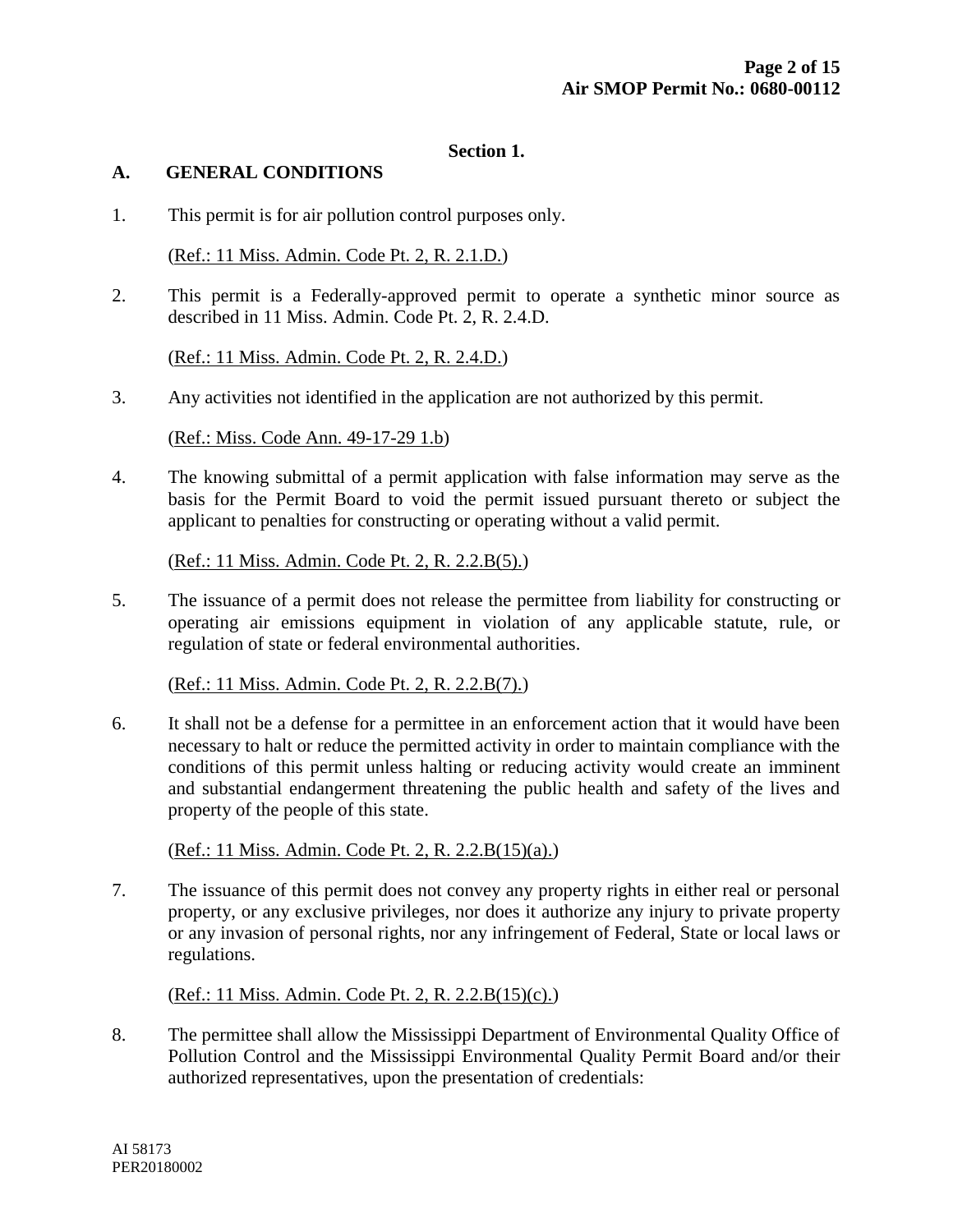- a. To enter upon the permittee's premises where an air emission source is located or in which any records are required to be kept under the terms and conditions of this permit, and
- b. At reasonable times to have access to and copy any records required to be kept under the terms and conditions of this permit; to inspect any monitoring equipment or monitoring method required in this permit; and to sample any air emission.

#### (Ref.: Miss. Code Ann. 49-17-21)

9. Except for data determined to be confidential under the Mississippi Air & Water Pollution Control Law, all reports prepared in accordance with the terms of this permit shall be available for public inspection at the offices of the Mississippi Department of Environmental Quality Office of Pollution Control.

#### (Ref.: Miss. Code Ann. 49-17-39)

10. The provisions of this permit are severable. If any provision of this permit, or the application of any provision of this permit to any circumstances, is challenged or held invalid, the validity of the remaining permit provisions and/or portions thereof or their application to other persons or sets of circumstances, shall not be affected thereby.

#### (Ref.: 11 Miss. Admin. Code Pt. 2, R. 2.1.D(7).)

- 11. This permit does not authorize a modification as defined in Regulation 11 Miss. Admin. Code Pt. 2, Ch.2., "Permit Regulations for the Construction and/or Operation of Air Emission Equipment." A modification may require a Permit to Construct and a modification of this permit. Modification is defined as "Any physical change in or change in the method of operation of a facility which increases the actual emissions or the potential uncontrolled emissions of any air pollutant subject to regulation under the Federal Act emitted into the atmosphere by that facility or which results in the emission of any air pollutant subject to regulation under the Federal Act into the atmosphere not previously emitted. A physical change or change in the method of operation shall not include:
	- a. Routine maintenance, repair, and replacement;
	- b. Use of an alternative fuel or raw material by reason of an order under Sections 2(a) and (b) of the Federal Energy Supply and Environmental Coordination Act of 1974 (or any superseding legislation) or by reason of a natural gas curtailment plan pursuant to the Federal Power Act;
	- c. Use of an alternative fuel by reason of an order or rule under Section 125 of the Federal Act;
	- d. Use of an alternative fuel or raw material by a stationary source which: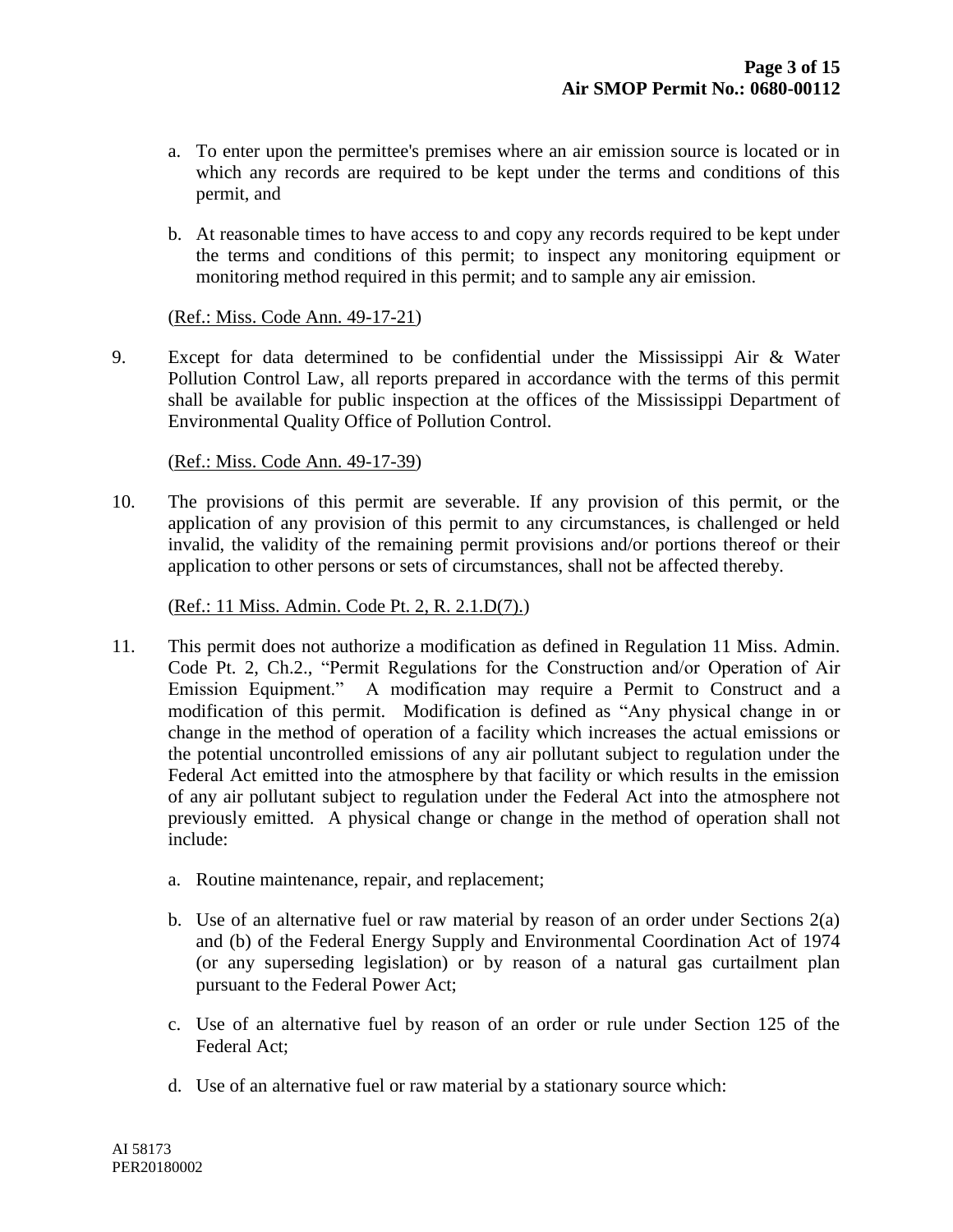- (1) The source was capable of accommodating before January 6, 1975, unless such change would be prohibited under any federally enforceable permit condition which was established after January 6, 1975, pursuant to 40 CFR 52.21 or under regulations approved pursuant to 40 CFR Part 51, Subpart I, or 40 CFR 51.166; or
- (2) The source is approved to use under any permit issued under 40 CFR 52.21 or under regulations approved pursuant to 40 CFR Part 51, Subpart I, or 40 CFR 51.166;
- e. An increase in the hours of operation or in the production rate unless such change would be prohibited under any federally enforceable permit condition which was established after January 6, 1975, pursuant to 40 CFR 52.21 or under regulations approved pursuant to 40 CFR Part 51, Subpart I or 40 CFR 51.166; or
- f. Any change in ownership of the stationary source.

(Ref.: 11 Miss. Admin. Code Pt. 2, R. 2.1.C(15).)

#### **B. GENERAL OPERATIONAL CONDITIONS**

1. Should the Executive Director of the Mississippi Department of Environmental Quality declare an Air Pollution Emergency Episode, the permittee will be required to operate in accordance with the permittee's previously approved Emissions Reduction Schedule or, in the absence of an approved schedule, with the appropriate requirements specified in Regulation, 11 Miss. Admin. Code Pt. 2, "Regulations for the Prevention of Air Pollution Emergency Episodes" for the level of emergency declared.

#### (Ref.: 11 Miss. Admin. Code Pt. 2, R. 2.10.)

2. Any diversion from or bypass of collection and control facilities is prohibited, except as provided for in 11 Miss. Admin. Code Pt. 2, R. 1.10., "Air Emission Regulations for the Prevention, Abatement, and Control of Air Contaminants."

(Ref.: 11 Miss. Admin. Code Pt. 2, R. 1.10.)

3. Solids removed in the course of control of air emissions shall be disposed of in a manner such as to prevent the solids from becoming windborne and to prevent the materials from entering State waters without the proper environmental permits.

(Ref.: Miss. Code Ann. 49-17-29 1.a(i and ii))

- 4. Except as otherwise specified herein, the permittee shall be subject to the following provisions with respect to upsets, startups, and shutdowns.
	- a. Upsets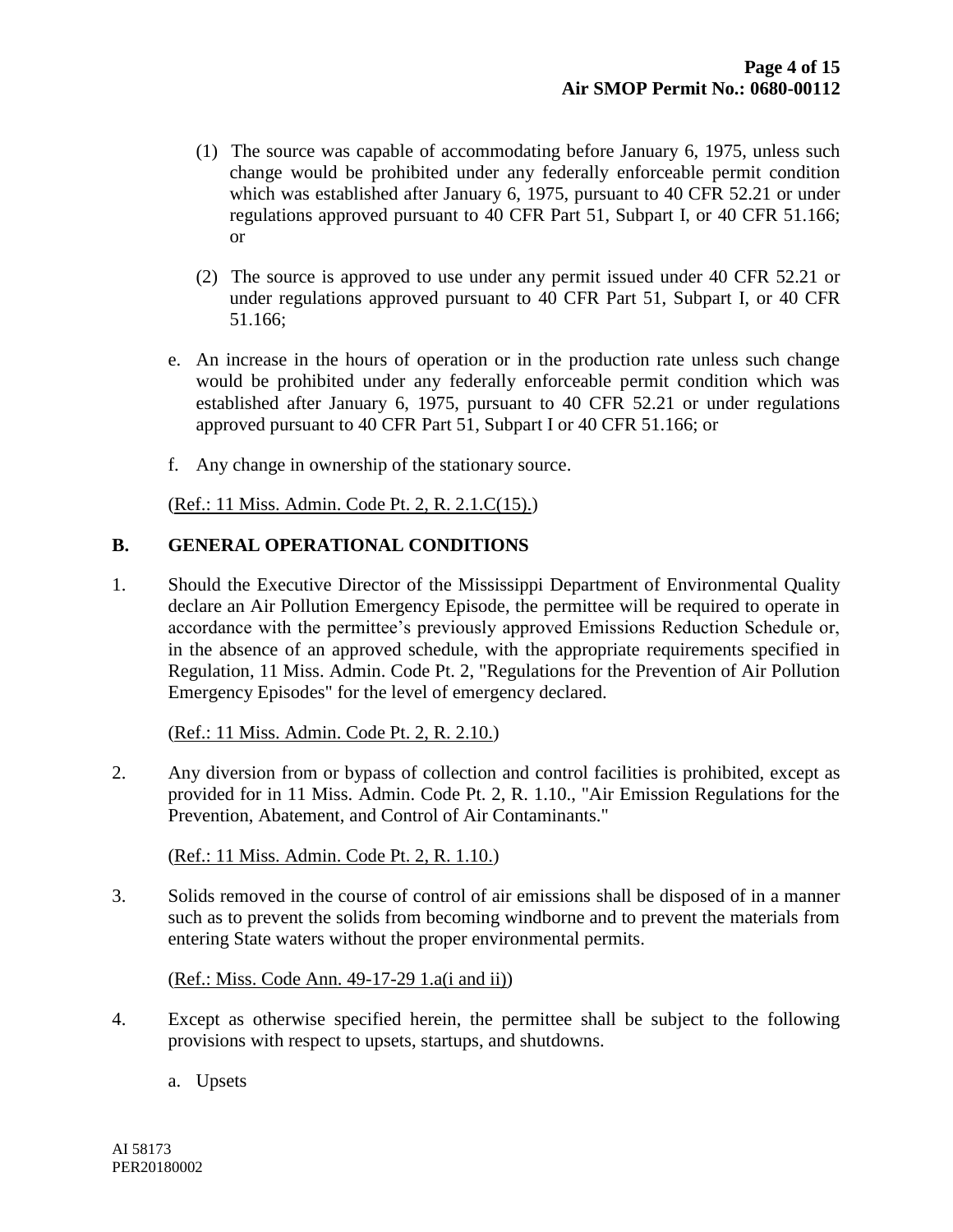- (1) For an upset defined in 11 Miss. Admin. Code Pt. 2, R. 1.2., the Commission may pursue an enforcement action for noncompliance with an emission standard or other requirement of an applicable rule, regulation, or permit. In determining whether to pursue enforcement action, and/or the appropriate enforcement action to take, the Commission may consider whether the source has demonstrated through properly signed contemporaneous operating logs or other relevant evidence the following:
	- (i) An upset occurred and that the source can identify the cause(s) of the upset;
	- (ii) The source was at the time being properly operated;
	- (iii) During the upset the source took all reasonable steps to minimize levels of emissions that exceeded the emission standard or other requirement of an applicable rule, regulation, or permit;
	- (iv) That within 5 working days of the time the upset began, the source submitted a written report to the Department describing the upset, the steps taken to mitigate excess emissions or any other noncompliance, and the corrective actions taken and;
	- (v) That as soon as practicable but no later than 24 hours of becoming aware of an upset that caused an immediate adverse impact to human health or the environment beyond the source boundary or caused a general nuisance to the public, the source provided notification to the Department.
- (2) In any enforcement proceeding by the Commission, the source seeking to establish the occurrence of an upset has the burden of proof.
- (3) This provision is in addition to any upset provision contained in any applicable requirement.
- (4) These upset provisions apply only to enforcement actions by the Commission and are not intended to prohibit EPA or third party enforcement actions.
- b. Startups and Shutdowns (as defined by 11 Miss. Admin. Code Pt. 2, R. 1.2.)
	- (1) Startups and shutdowns are part of normal source operation. Emission limitations apply during startups and shutdowns unless source specific emission limitations or work practice standards for startups and shutdowns are defined by an applicable rule, regulation, or permit.
	- (2) Where the source is unable to comply with existing emission limitations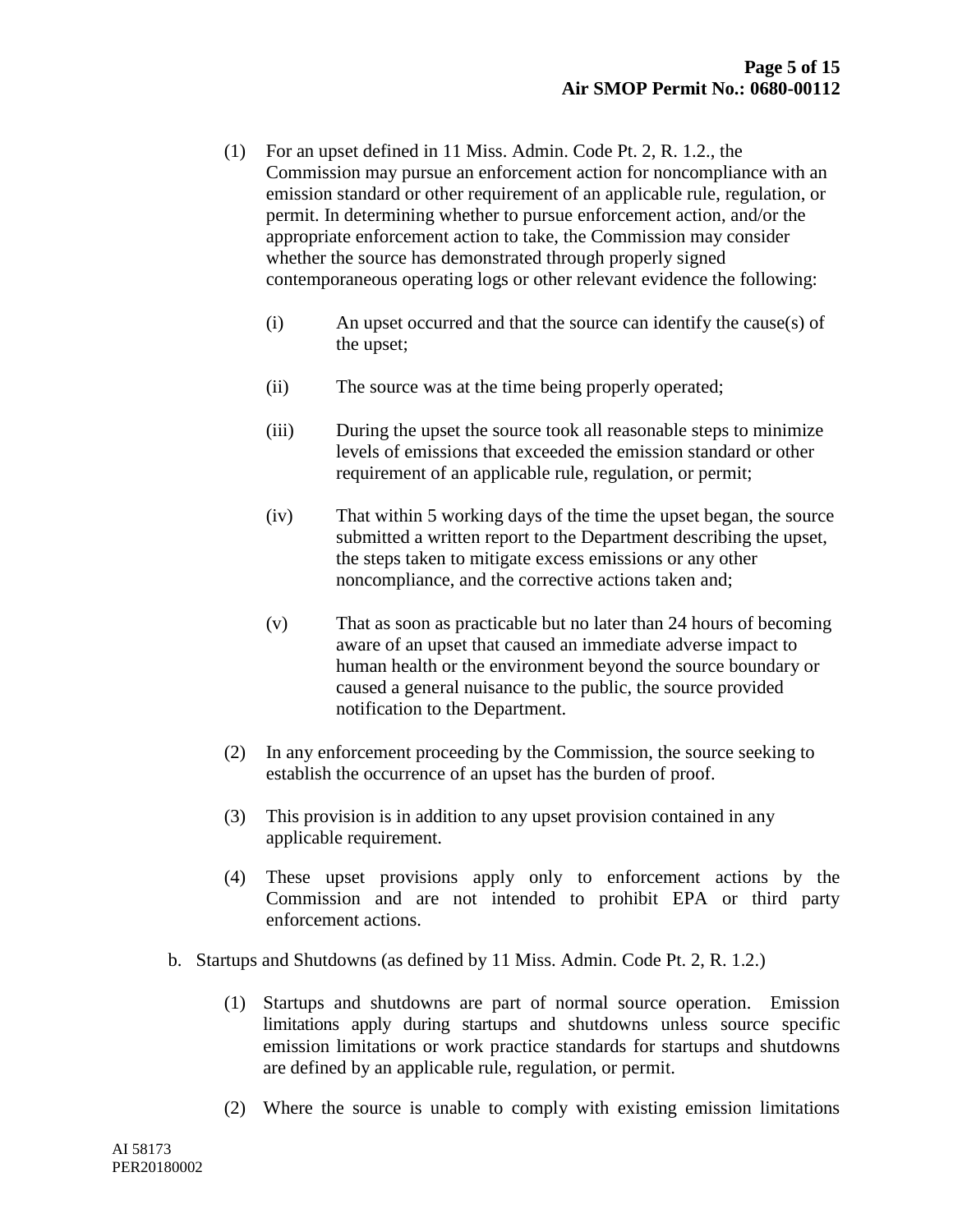established under the State Implementation Plan (SIP) and defined in this regulation, 11 Mississippi Administrative Code, Part 2, Chapter 1, the Department will consider establishing source specific emission limitations or work practice standards for startups and shutdowns. Source specific emission limitations or work practice standards established for startups and shutdowns are subject to the requirements prescribed in 11 Miss. Admin. Code Pt. 2, R. 1.10.B(2)(a) through (e).

(3) Where an upset as defined in Rule 1.2 occurs during startup or shutdown, see the upset requirements above.

#### (Ref.: 11 Miss. Admin. Code Pt. 2, R. 1.10.)

- 5. Compliance Testing: Regarding compliance testing:
	- a. The results of any emissions sampling and analysis shall be expressed both in units consistent with the standards set forth in any Applicable Rules and Regulations or this permit and in units of mass per time.
	- b. Compliance testing will be performed at the expense of the permittee.
	- c. Each emission sampling and analysis report shall include but not be limited to the following:
		- (1) Detailed description of testing procedures;
		- (2) Sample calculation(s);
		- (3) Results; and
		- (4) Comparison of results to all Applicable Rules and Regulations and to emission limitations in the permit.

(Ref.: 11 Miss. Admin. Code Pt. 2, R. 2.6.B(3), (4), and (6).)

#### **C. PERMIT RENEWAL / MODIFICATION / TRANSFER / TERMINATION**

1. For renewal of this permit, the applicant shall make application not less than one-hundred eighty (180) days prior to the expiration date of the permit substantiated with current emissions data, test results or reports or other data as deemed necessary by the Mississippi Environmental Quality Permit Board. If the applicant submits a timely and complete application pursuant to this paragraph and the Permit Board, through no fault of the applicant, fails to act on the application on or before the expiration date of the existing permit, the applicant shall continue to operate the stationary source under the terms and conditions of the expired permit, which shall remain in effect until final action on the application is taken by the Permit Board. Permit expiration terminates the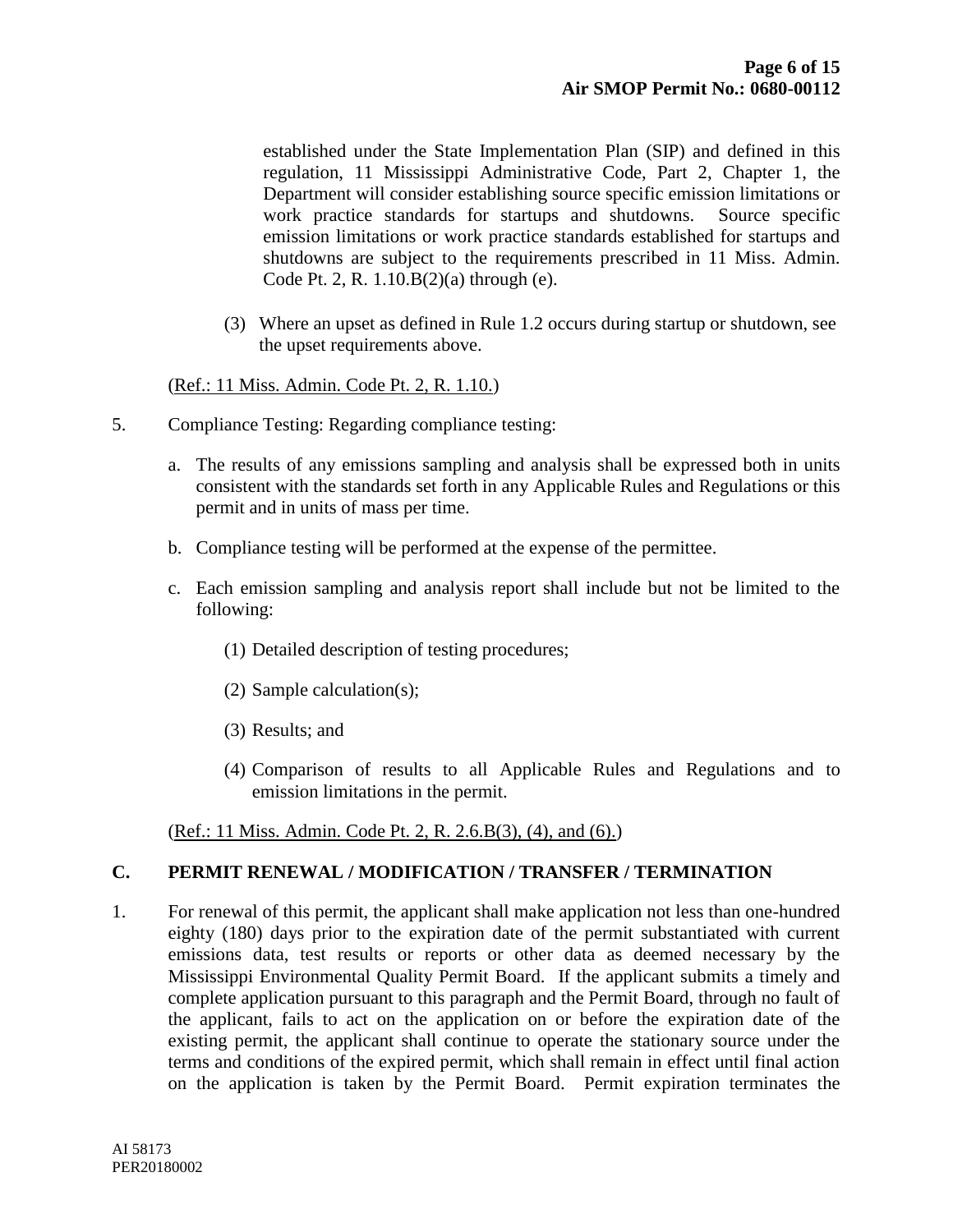source's ability to operate unless a timely and complete renewal application has been submitted.

(Ref.: 11 Miss. Admin. Code Pt. 2, R. 2.8.)

2. The permittee shall furnish to the DEQ within a reasonable time any information the DEQ may request in writing to determine whether cause exists for modifying, revoking and reissuing, or terminating the permit or to determine compliance with the permit. Upon request, the permittee shall also furnish to the DEQ copies of records required to be kept by the permit or, for information claimed to be confidential, the permittee shall furnish such records to the DEQ along with a claim of confidentiality. The permittee may furnish such records directly to the Administrator along with a claim of confidentiality.

(Ref.: 11 Miss. Admin. Code Pt. 2, R. 2.2.B(15)(d).)

3. The permit and/or any part thereof may be modified, revoked, reopened, and reissued, or terminated for cause. Sufficient cause for a permit to be reopened shall exist when an air emissions stationary source becomes subject to Title V. The filing of a request by the permittee for a permit modification, revocation and reissuance, or termination, or of a notification of planned changes or anticipated noncompliance does not stay any permit condition.

(Ref.: 11 Miss. Admin. Code Pt. 2, R. 2.2.B(15)(b).)

- 4. After notice and opportunity for a hearing, this permit may be modified, suspended, or revoked in whole or in part during its term for cause including, but not limited to:
	- a. Persistent violation of any terms or conditions of this permit.
	- b. Obtaining this permit by misrepresentation or failure to disclose fully all relevant facts; or
	- c. A change in federal, state, or local laws or regulations that require either a temporary or permanent reduction or elimination of previously authorized air emission.

(Ref.: 11 Miss. Admin. Code Pt. 2, R. 2.2.C.)

5. This permit may only be transferred upon approval of the Mississippi Environmental Quality Permit Board.

(Ref.: 11 Miss. Admin. Code Pt. 2, R. 2.16.B.)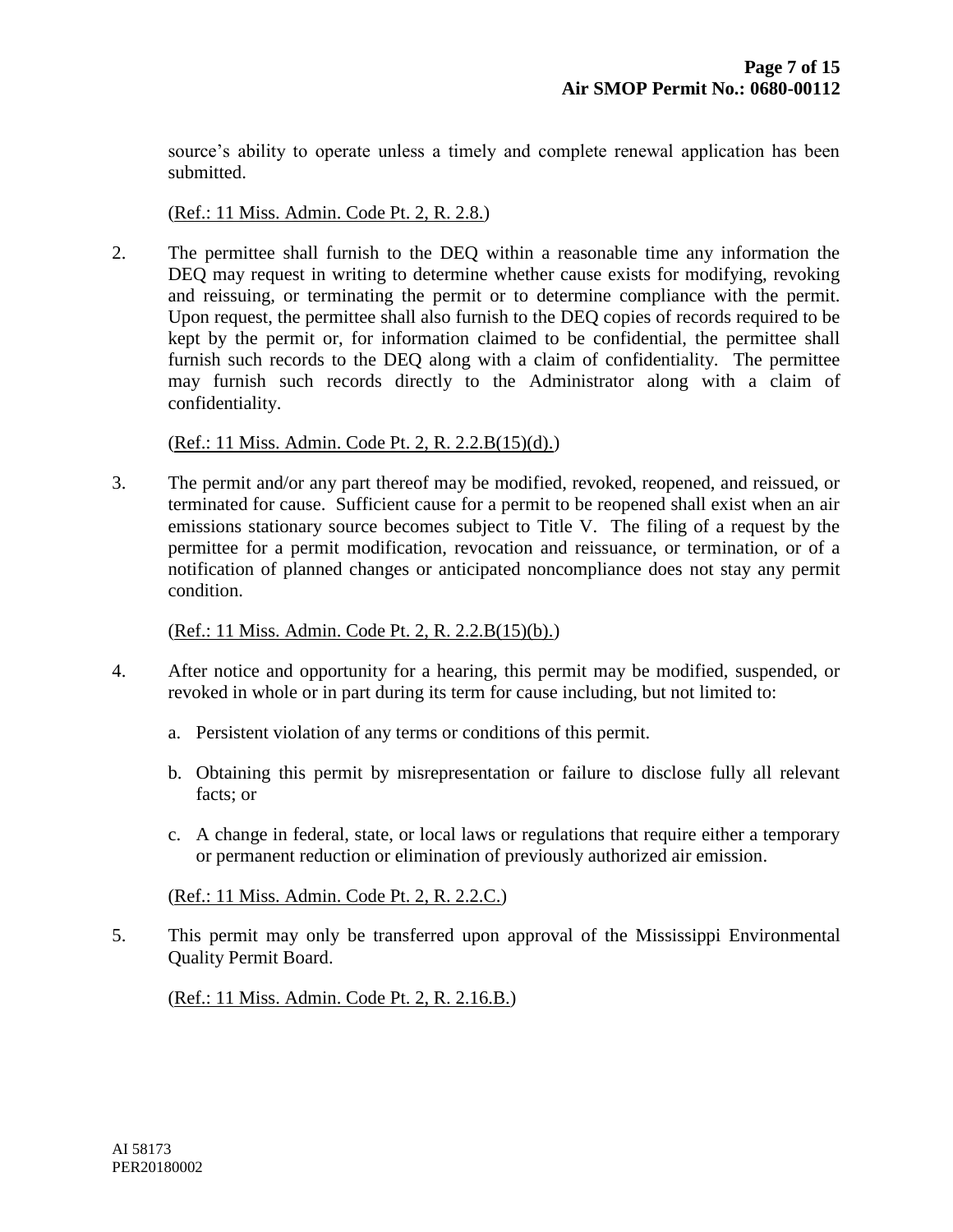#### **SECTION 2 EMISSION POINT DESCRIPTION**

The permittee is authorized to operate air emissions equipment, as described in the following table.

| <b>Emission</b><br>Point | <b>Description</b>                                                                                                                |  |  |
|--------------------------|-----------------------------------------------------------------------------------------------------------------------------------|--|--|
| $AA-000$                 | <b>Entire Titanium and Stainless Steel Pickling Facility</b>                                                                      |  |  |
| $AA-001$                 | 0.571 MMBTU/hr natural gas-fired wastewater evaporator                                                                            |  |  |
| $AA-002$                 | 550-gallon gasoline storage tank                                                                                                  |  |  |
| $AA-003$                 | 1,000-gallon diesel storage tank                                                                                                  |  |  |
| <b>AA-100</b>            | Hydrofluoric and/or Nitric Acid Pickling Operations - emissions from this operation are controlled<br>using a packed bed scrubber |  |  |
| AA-101                   | One (1) 5.763-gallon alkaline cleaning tank                                                                                       |  |  |
| $AA-102$                 | Four (4) 5,763-gallon water rinsing tanks                                                                                         |  |  |
| $AA-103$                 | One (1) 5,763-gallon hot water rinsing tank                                                                                       |  |  |
| AA-104                   | One (1) 5,763-gallon pickling tank which contains nitric and hydrofluoric acids                                                   |  |  |
| $AA-105$                 | One (1) 5,763-gallon passivation tank containing nitric acid                                                                      |  |  |
| AA-106                   | One (1) Kolene (salt bath) tank                                                                                                   |  |  |
| AA-107                   | One (1) sulfuric acid tank                                                                                                        |  |  |
| AA-108                   | One (1) hydrofluoric acid/nitric acid tank                                                                                        |  |  |
| AA-109                   | One (1) 7 MMBTU/hr natural gas-fired heater providing heat for the Kolene tank (AA-106)                                           |  |  |
| $AA-200$                 | <b>Heat Treating Operations</b>                                                                                                   |  |  |
| AA-201                   | One (1) 9.53 MMBTU/hr natural gas-fired annealing oven                                                                            |  |  |
| $AA-300$                 | <b>Pipe Finishing Operations</b>                                                                                                  |  |  |
| AA-301                   | <b>Abrasive Blasting Operations</b>                                                                                               |  |  |
| AA-302                   | 130 HP (96.9 kW) diesel-fired CI portable air compressor                                                                          |  |  |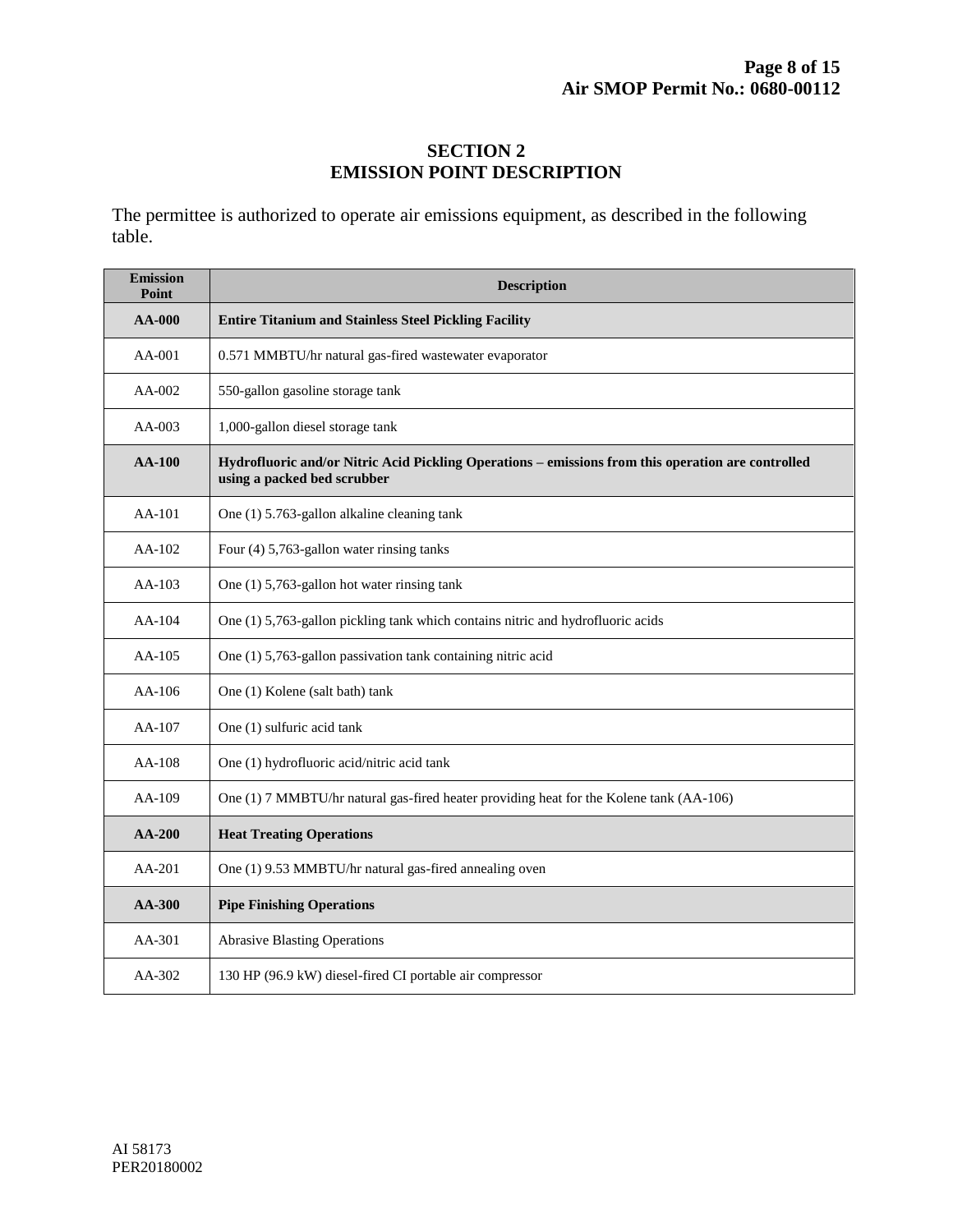| <b>Emission</b><br>Point | <b>Applicable Requirement</b>                                                                            | <b>Condition</b><br>Number(s) | Pollutant/<br><b>Parameter</b> | <b>Limitation/Standard</b>                                                                                               |
|--------------------------|----------------------------------------------------------------------------------------------------------|-------------------------------|--------------------------------|--------------------------------------------------------------------------------------------------------------------------|
| $AA-000$                 | 11 Miss. Admin. Code Pt. 2, R.<br>1.3.A.                                                                 | 3.1                           | Opacity                        | Facility-wide opacity limitations                                                                                        |
|                          | 11 Miss. Admin. Code Pt. 2, R.<br>1.3.B.                                                                 | 3.2                           |                                |                                                                                                                          |
|                          | 11 Miss. Admin. Code Pt. 2, R.<br>2.2.B(10).                                                             | 3.3                           | <b>HAPs</b>                    | 9.0 tpy for any individual HAP<br>24.0 tpy for all combined HAPs                                                         |
| $AA-200$                 | 11 Miss. Admin. Code Pt. 2, R.<br>$1.3.D(1)(a)$ .                                                        | 3.4                           | <b>PM</b><br>(filterable only) | 0.6 lbs/MMBTU/hr or as otherwise<br>limited by facility modification<br>restrictions                                     |
| AA-302                   | 40 CFR 60, Subpart IIII<br>$(\$60.4200(a)(2)(i))$                                                        | 3.5                           | Exhaust<br>Emissions           | Applicability                                                                                                            |
|                          | 40 CFR 63, Subpart ZZZZ<br>$(\$ 63.6580; \$63.6585(a)$ and (c);<br>and $§63.6590(a)(2)(iii)$ and (c)(1)) | 3.6                           |                                |                                                                                                                          |
|                          | 40 CFR 60, Subpart IIII<br>$(\S 60.4204(b), \S 60.4201(a),$ and<br>§89.112)                              | 3.7                           | $NMHC+NOX$<br>CO<br><b>PM</b>  | $\cdot$ 4.0 g/kW-hr<br>$\cdot$ 5.0 g/kW-hr<br>$\cdot$ 0.30 g/kW-hr                                                       |
|                          | 40 CFR 60, Subpart IIII<br>$(\S 60.4204(b), \S 60.4201(a),$ and<br>§89.113(a)                            | 3.8                           | Opacity                        | $\cdot$ 20% during acceleration;<br>· 15% during lugging; and<br>· 50% during peaks in either acceleration<br>or lugging |
|                          | 40 CFR 60, Subpart IIII<br>$(\$60.4206)$                                                                 | 3.9                           | Exhaust<br>Emissions           | Operate and maintain the engine to meet<br>the required emissions standards for the<br>entire life of the engine         |
|                          | 40 CFR 60, Subpart IIII<br>$(\S 60.4207(b)$ and $\S 80.510(c)(1-2))$                                     | 3.10                          | Fuel<br>Requirements           | Sulfur content of 15 ppm max., AND<br>Minimum cetane index of 40, OR<br>Maximum aromatic content of 35 volume<br>percent |

#### **SECTION 3 EMISSION LIMITATIONS AND STANDARDS**

3.1 Except as otherwise specified or limited herein, the permittee shall not cause, permit, or allow the emission of smoke from a point source into the open air from any manufacturing, industrial, commercial or waste disposal process which exceeds forty (40) percent opacity. Startup operations may produce emissions which exceed 40% opacity for up to fifteen (15) minutes per startup in any one hour and not to exceed three (3) startups per stack in any twenty-four (24) hour period.

(Ref.: 11 Miss. Admin. Code Pt. 2, R. 1.3.A.)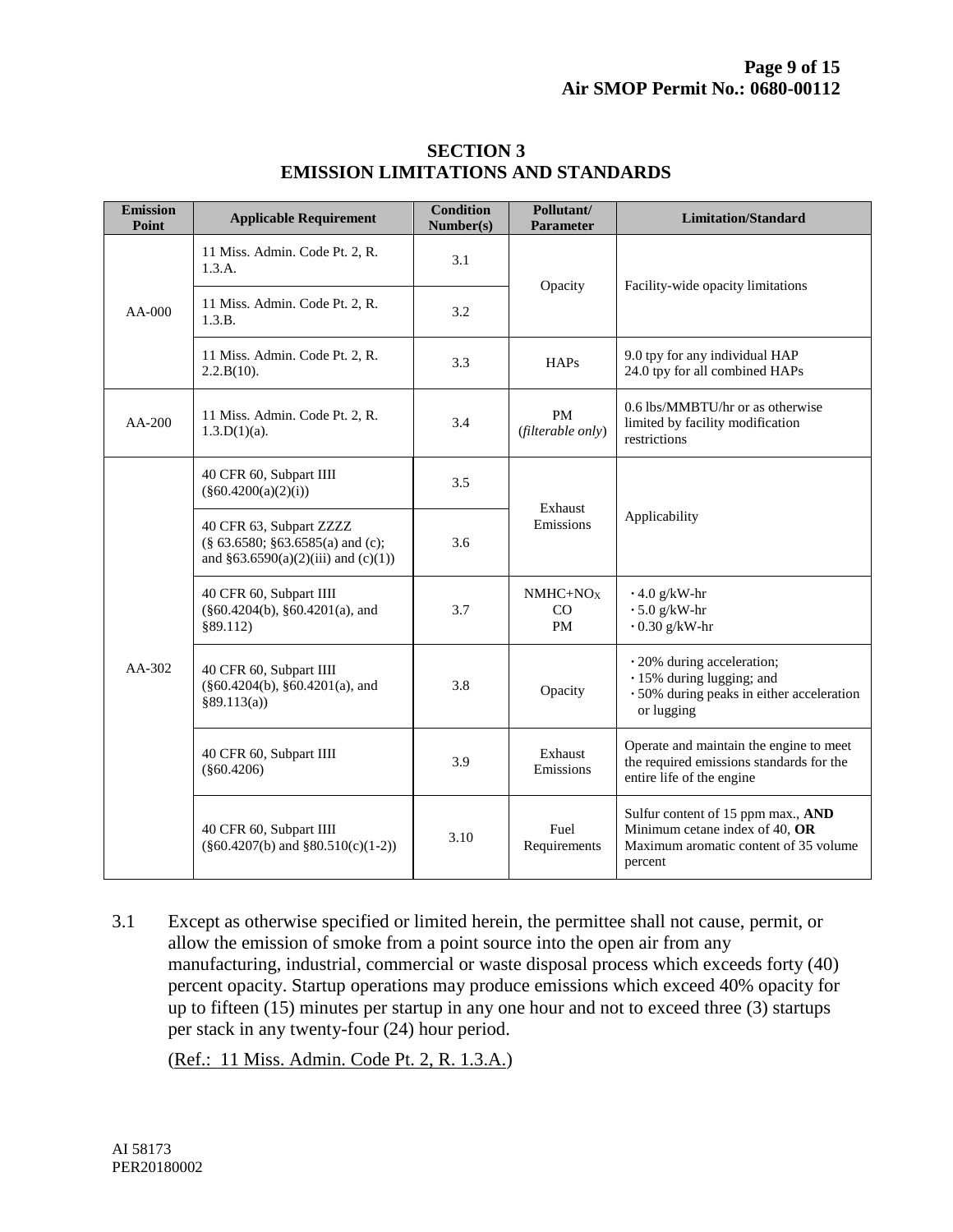3.2 Except as otherwise specified or limited herein, the permittee shall not cause, allow, or permit the discharge into the ambient air from any point source or emissions, any air contaminant of such opacity as to obscure an observer's view to a degree in excess of 40% opacity, equivalent to that provided in Condition 3.1. This shall not apply to vision obscuration caused by uncombined water droplets.

(Ref.: 11 Miss. Admin. Code Pt. 2, R. 1.3.B.)

3.3 For the entire facility (AA-000), the permittee shall limit the emissions of any individual hazardous air pollutant (HAP) to no more than 9.0 tpy for each consecutive 12-month period on a rolling basis. The permittee shall limit the emissions of all combined HAPs to no more than 24.0 tpy for each consecutive 12-month period on a rolling basis.

(Ref.: 11 Miss. Admin. Code Pt. 2, R. 2.2.B(10).)

3.4 For Emission Point AA-200, the maximum permissible emission of ash and/or particulate matter from each fossil fuel burning installation of less than 10 million BTU per hour heat input shall not exceed 0.6 pounds per million BTU per hour heat input.

(Ref.: 11 Miss. Admin. Code Pt. 2, R. 1.3.D(1)(a).)

3.5 Emission Point AA-302 is subject to and shall comply with all applicable requirements of 40 CFR Part 60, Subpart IIII - Standards of Performance for Stationary Compression Ignition Internal Combustion Engines.

 $(Ref.: 40 CFR 60.4200(a)(2)(i))$ 

3.6 Emission Point AA-302 is subject to and shall comply with all applicable requirements of 40 CFR Part 63, Subpart ZZZZ - National Emission Standards for Hazardous Air Pollutants for Stationary Reciprocating Internal Combustion Engines (RICE).

Emission Point AA-302 is located at an area source of HAPs and was constructed after June 12, 2006. Therefore, this engine is considered to be a "new stationary RICE". As such, this engine shall meet the requirements of Subpart ZZZZ by complying with the applicable requirements of 40 CFR Part 60, Subpart IIII.

(Ref.: 40 CFR 63.6580; 63.6585(a) and (c); and 63.6590(a)(2)(iii) and (c)(1))

3.7 For Emission Point AA-302, the permittee shall limit the emission rate of Non-Methane Hydrocarbon + Nitrogen Oxides (NMHC+NO<sub>X</sub>) to no more than 4.0 grams per kilowatthour (g/kW-hr), the emission rate of Carbon Monoxide (CO) to no more than 5.0 g/kWhr, and the emission rate of PM to no more than 0.30 g/kW-hr.

(Ref.: 40 CFR 60.4204(b), 60.4201(a), and 89.112)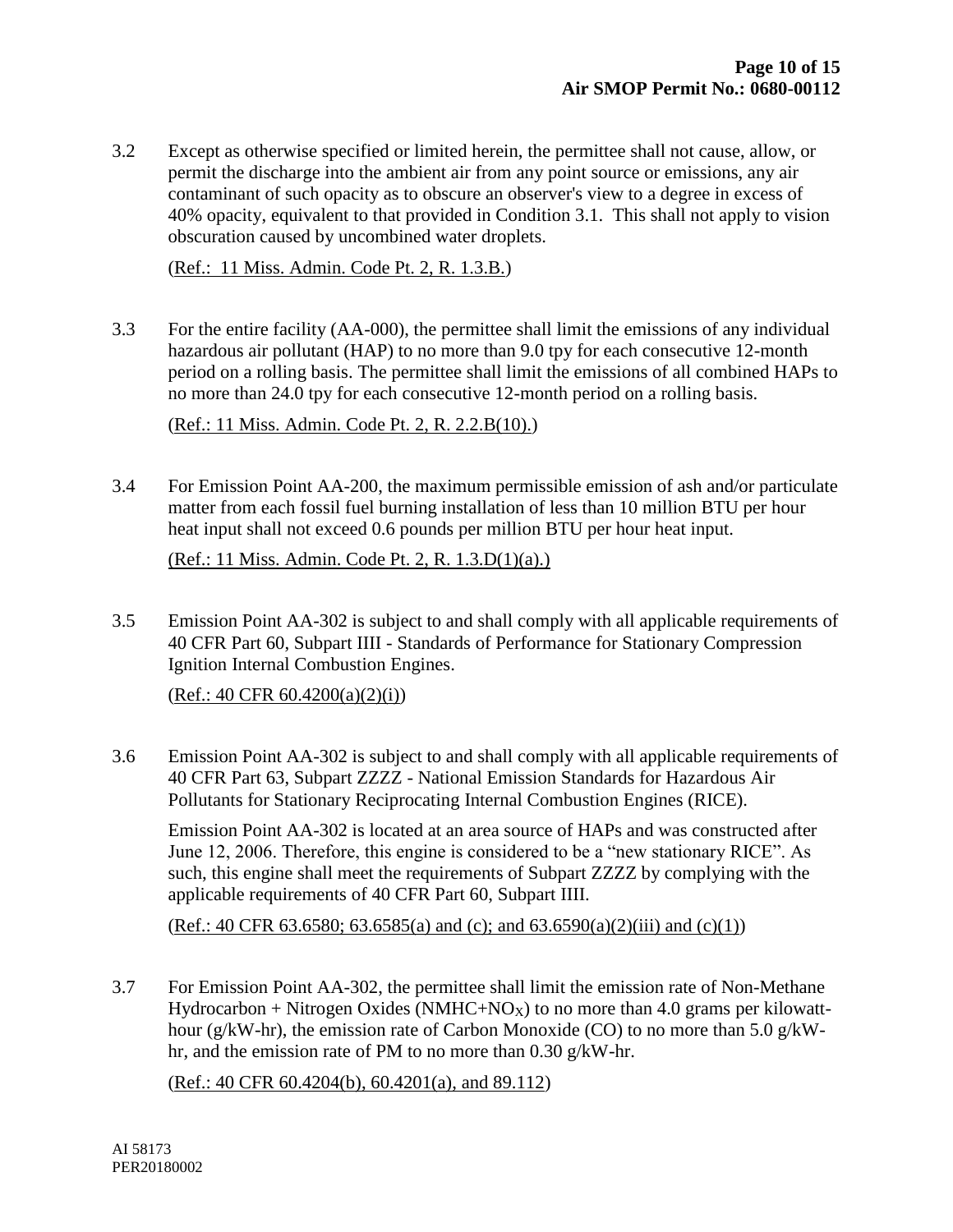3.8 For Emission Point AA-302, the permittee shall limit the opacity of the exhaust from the engine to no more than 20% during the acceleration mode, 15% during the lugging mode, and 50% during the peaks in either the acceleration or lugging modes.

 $(Ref.: 40 CFR 60.4204(b), 60.4201(a), and 89.113(a))$ 

3.9 For Emission Point AA-302, the permittee must operate and maintain the engine such that the emissions standards outlined in Conditions 3.7 and 3.8 are met for the entire life of the engine.

(Ref.: 40 CFR 60.4206)

- 3.10 For Emission Point AA-302, the permittee shall use diesel fuel that meets the following requirements:
	- (a) Sulfur content
		- (i) 15 ppm maximum for non-road diesel fuel
	- (b) Cetane index or aromatic content
		- (i) A minimum cetane index of 40; or
		- (ii) A maximum aromatic content of 35 volume percent.

 $(Ref.: 40 CFR 60.4207(b)$  and 40 CFR  $80.510(c)(1-2))$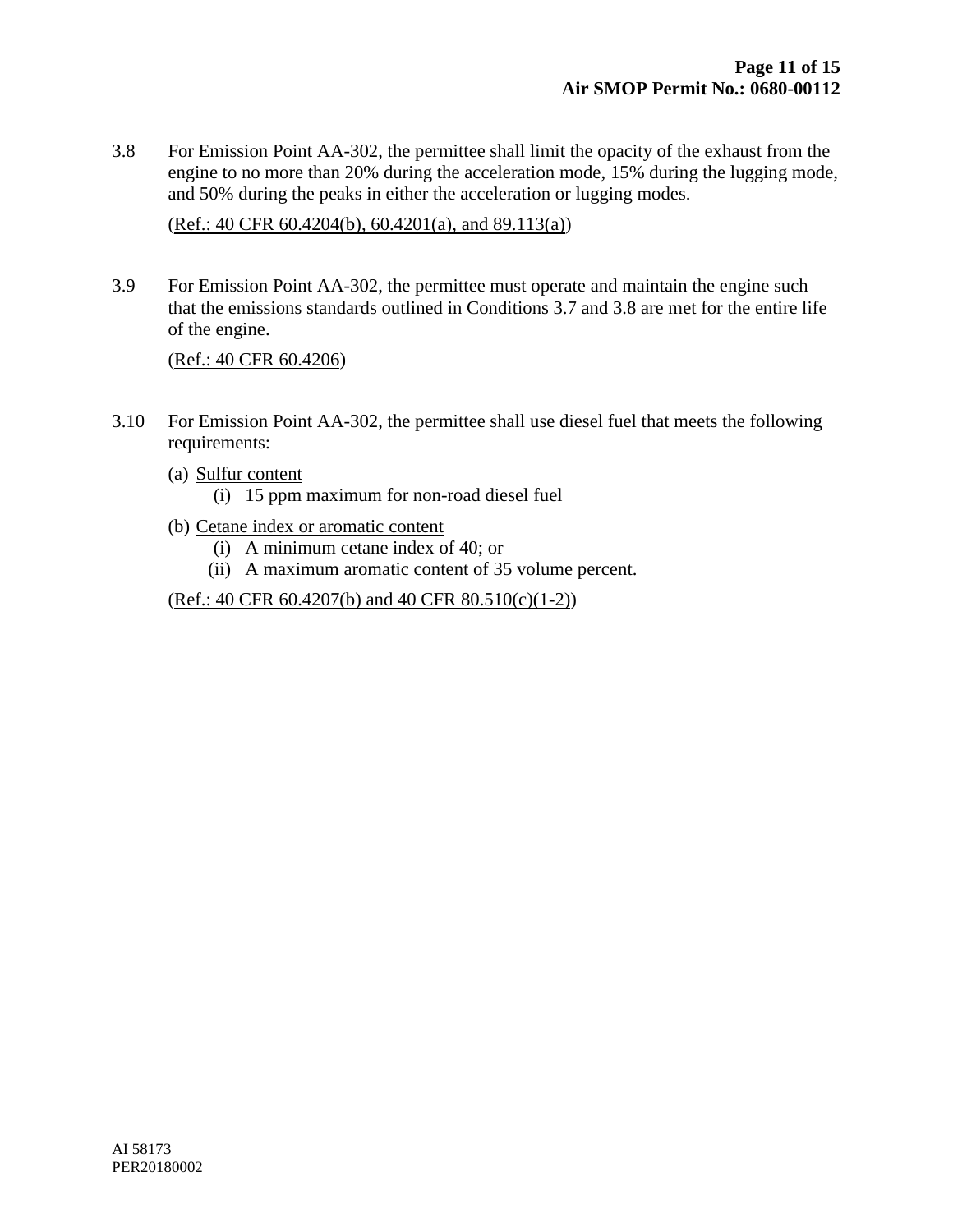#### **SECTION 4 WORK PRACTICES**

| <b>Emission</b><br><b>Point</b> | <b>Applicable Requirement</b>                   | <b>Condition</b><br>Number(s) | Pollutant/<br><b>Parameter</b> | <b>Work Practice</b>                                                                                         |
|---------------------------------|-------------------------------------------------|-------------------------------|--------------------------------|--------------------------------------------------------------------------------------------------------------|
| $AA-100$                        | 11 Miss. Admin. Code Pt. 2, R.<br>$2.2.B(10)$ . | 4.1                           | <b>HAP</b>                     | Operate the wet scrubber according to the<br>manufacturer's specifications at all times<br>during operation. |
| $AA-302$                        | 40 CFR 60, Subpart IIII<br>$(\$60.4211(a))$     | 4.2                           | Exhaust<br>Emissions           | Operate and maintain the engine                                                                              |

- 4.1 For Emission Point AA-100, in order to minimize and control the emissions of HAPs, the permittee shall operate the wet scrubber according to the manufacturer's recommended specifications at all times during acid pickling operations. The permittee shall maintain a copy of the manufacturer's specifications at the facility and shall make these specifications readily available upon request. (Ref.: 11 Miss. Admin. Code Pt. 2, R. 2.2.B(10).)
- 4.2 For Emission Point AA-302, in order to demonstrate compliance with the emission standards outlined in Conditions 3.7 and 3.8, the permittee must operate and maintain the engine according to the manufacturer's emission-related written instructions. The permittee may only change those emission-related settings that are permitted by the manufacturer.

 $(Ref.: 40 CFR 60.4211(a))$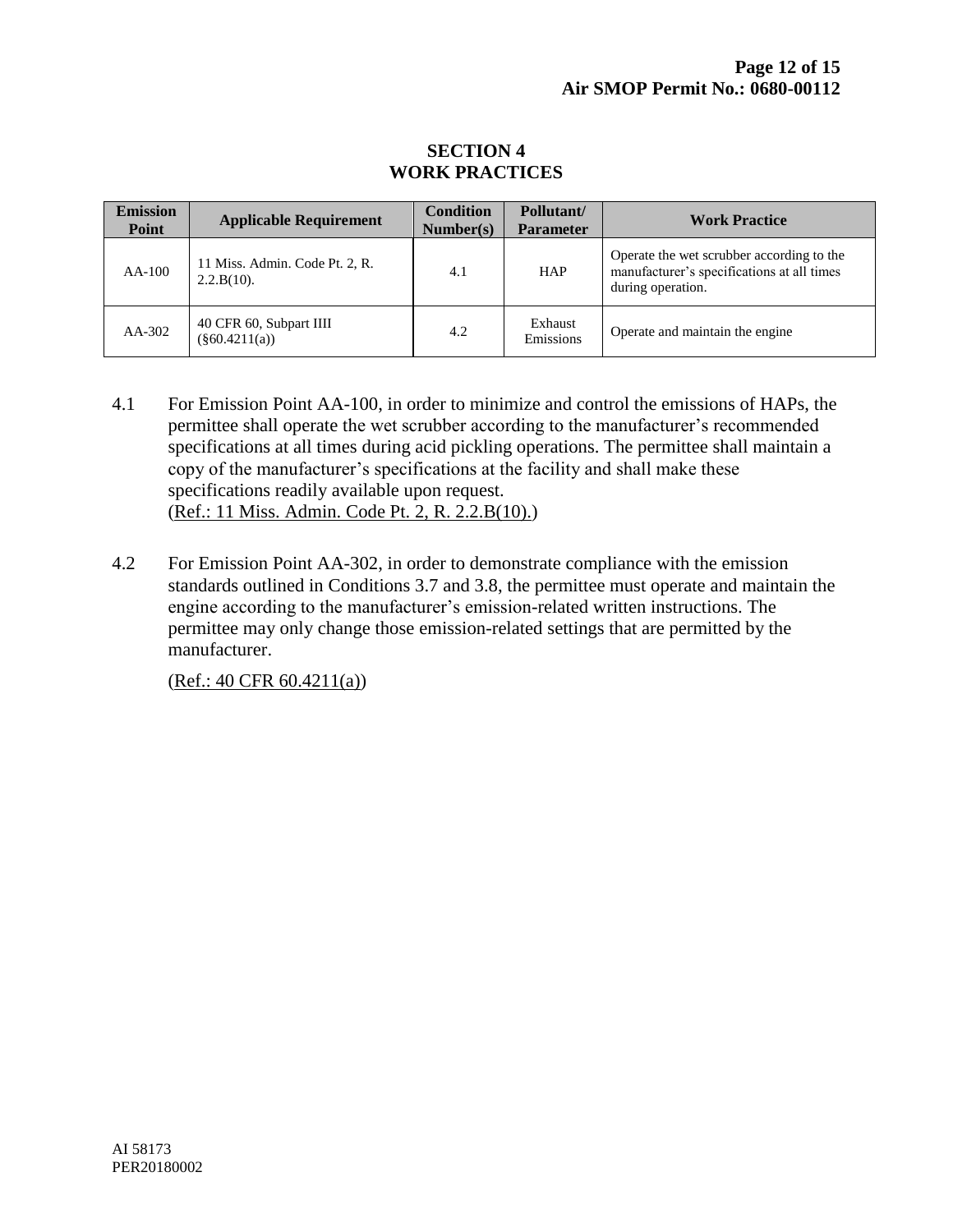### **SECTION 5 MONITORING AND RECORDKEEPING REQUIREMENTS**

| <b>Emission</b><br>Point | <b>Applicable Requirement</b>                   | <b>Condition</b><br>Number(s) | Pollutant/<br><b>Parameter</b> | <b>Monitoring/Recordkeeping</b><br><b>Requirement</b> |
|--------------------------|-------------------------------------------------|-------------------------------|--------------------------------|-------------------------------------------------------|
| $AA-000$                 | 11 Miss. Admin. Code Pt. 2, R. 2.9.             | 5.1                           | Recordkeeping                  | Maintain records for a minimum of 5 years.            |
|                          | 11 Miss. Admin. Code Pt. 2, R.<br>$2.2.B(11)$ . | 5.2                           | <b>HAP</b>                     | HAP monitoring and record keeping<br>requirements     |
|                          |                                                 | 5.3                           |                                |                                                       |

- 5.1 The permittee shall retain all required records, monitoring data, supporting information and reports for a period of at least five (5) years from the date of the monitoring sample, measurement, report, or application. Support information includes all calibration and maintenance records, all original strip-chart recordings or other data for continuous monitoring instrumentation, and copies of all reports required by this permit. Copies of such records shall be submitted to MDEQ as required by Applicable Rules and Regulations or this permit upon request. (Ref.: 11 Miss. Admin. Code Pt. 2, R. 2.9.)
- 5.2 For the entire facility (AA-000), the permittee shall determine the following for each HAP containing material:
	- (a) The quantity used (in gallons);
	- (b) The percentage of each individual HAP and total combined HAP by weight; and
	- (c) The density (in lb/gal)

The permittee may utilize data supplied by the manufacturer of the HAP containing material in addition to the requirements above. For Hydrofluoric Acid, in lieu of the required monitoring outlined above, the permittee may perform a Method 26A and develop operational ranges during the stack test to determine compliance with the individual HAP limit outlined in Condition 3.3. If the permittee develops operational ranges, then the permittee shall monitor and record this range on a monthly basis.

(Ref.: 11 Miss. Admin. Code Pt. 2, R. 2.2.B(11).)

- 5.3 For the entire facility (AA-000), the permittee shall maintain sufficient records to document the following information:
	- (a) The identification of each HAP containing material and the total number of gallons of each HAP containing material used on a monthly basis and in each consecutive 12 month period on a rolling basis;
	- (b) The HAP content of each material used. A description of the method used to determine the HAP content shall accompany this data;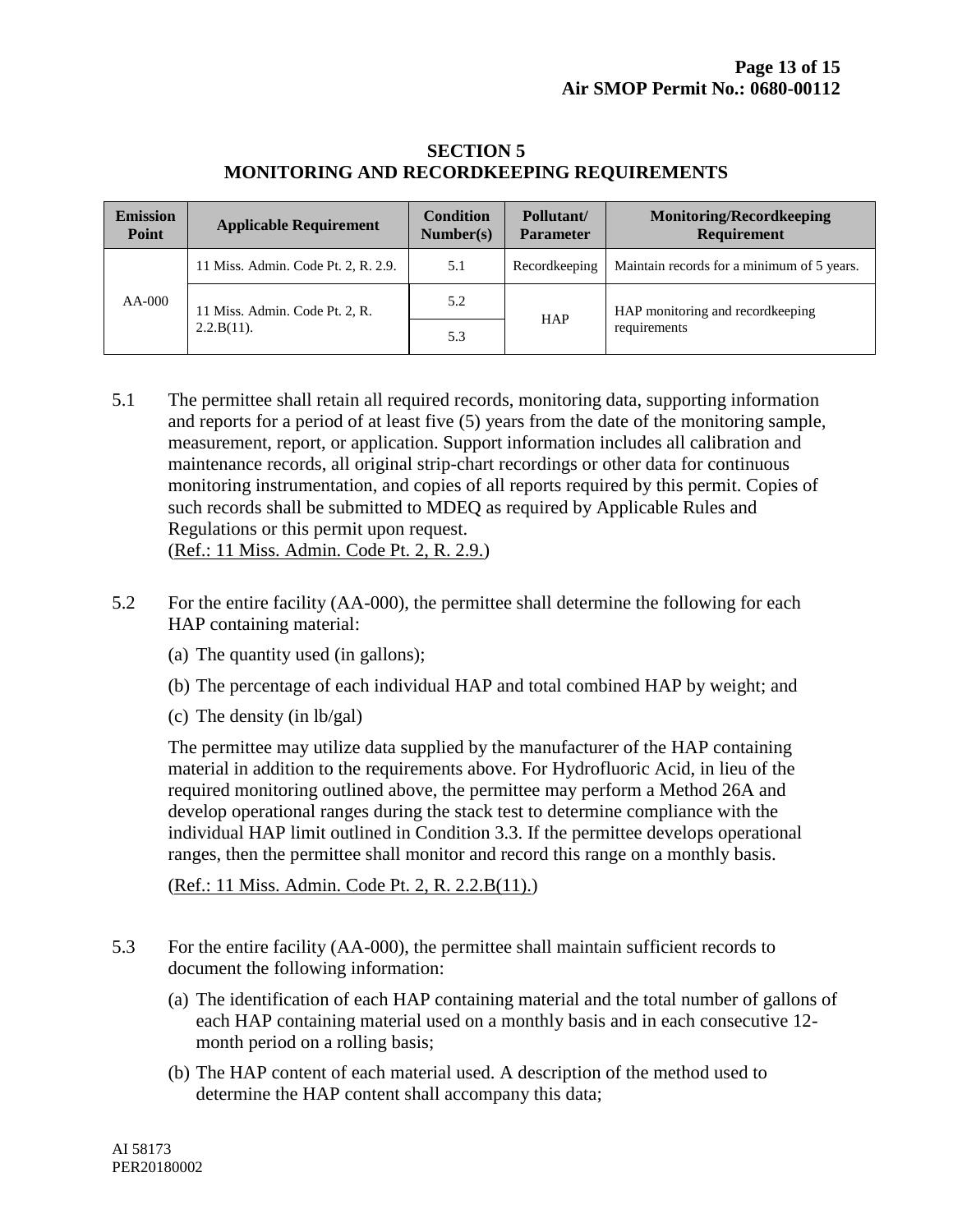- (c) The density of each HAP containing material used; and
- (d) The emission rate of each individual HAP and all combined HAPs in tons per year for each consecutive 12-month period on a rolling basis.

(Ref.: 11 Miss. Admin. Code Pt. 2, R. 2.2.B(11).)